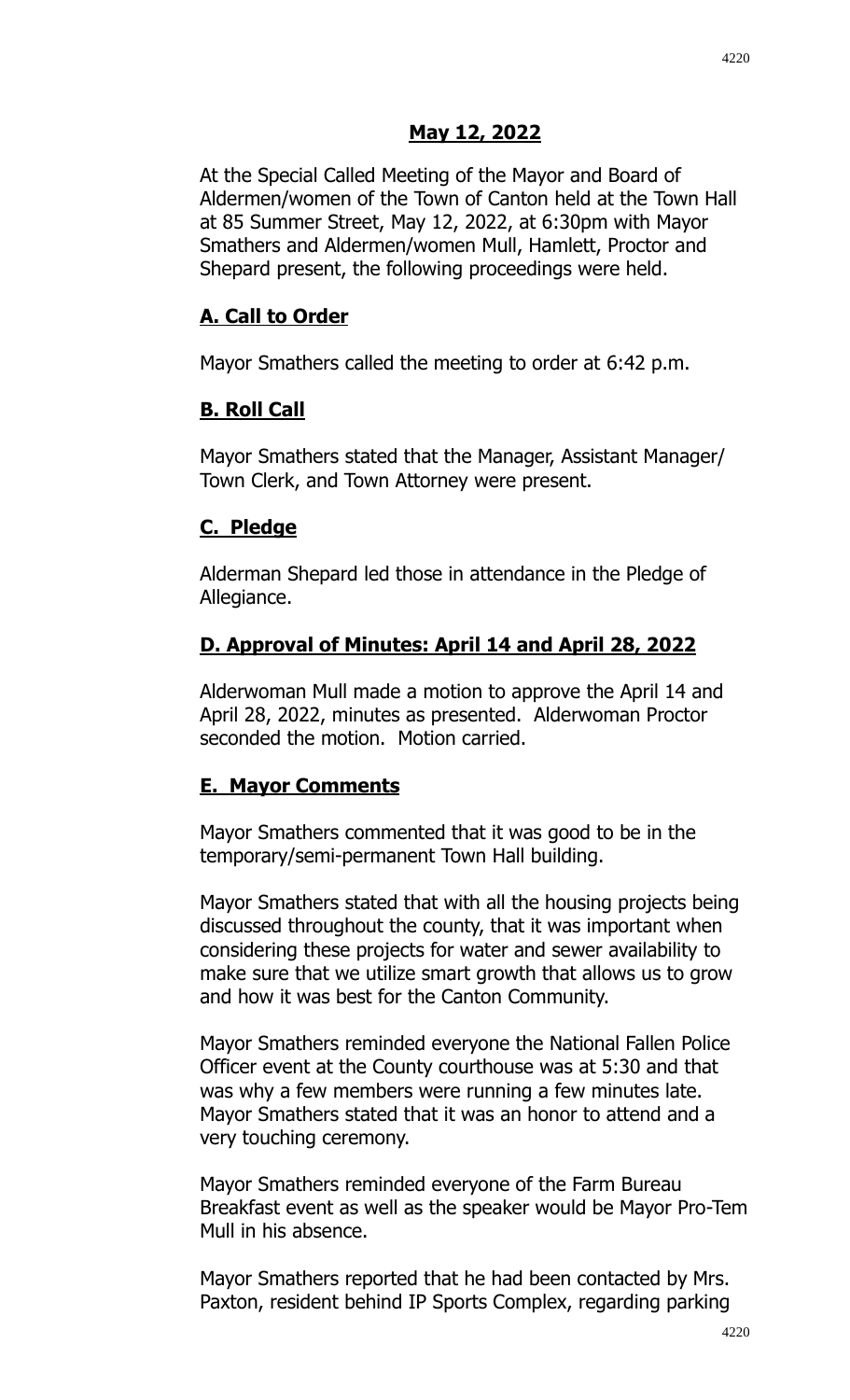in no parking zones making ingress and egress difficult for the property owners.

# **F. Aldermen/women Comments**

Alderwoman Mull thanked everyone for attending.

Alderman Hamlett reiterated Alderwoman Mulls statement thanking attendees for coming.

Alderwoman Proctor commented that the Blue Moon Bookstore was a great addition to the downtown area and encouraged all to stop in to check it out.

Alderman Shepard stated that it was good to see the fence up at the ballfield at the recreation park, water stations at the dog park and families enjoying the recreation park. Manager Scheuer stated that the fence at the ballfield would soon be painted black to match all other fencing sponsored by Cruso Endowment.

Mayor Smathers commented that he had driven by Chestnut Park on a Tuesday at 9:30am and 15 cars were utilizing the park and it was exciting to see.

# **G. Public Comments**

N/A

# **H. Reports from the Manager**

Manager Scheuer presented the cash report and the tax report.

Manager Scheuer updated the Board that Withers Ravanel held a public input session and would have a presentation for them in the following weeks.

Manager Scheuer reported that hopefully with no issues the pool would be ready to open by June 18, 2022.

Manager Scheuer asked Chief Sluder to present the Board with a exchange request between the Town of Canton and the Haywood County Sheriff's Department regarding ammunition (see attached). Alderwoman Mull made a motion to approve the exchange as presented. Alderman Hamlett seconded the motion. Attorney Morgan stated that he would like to check the Statue to see if this needed to be done by resolution, if so it will be brought to the next meeting. All members voted in favor of the motion.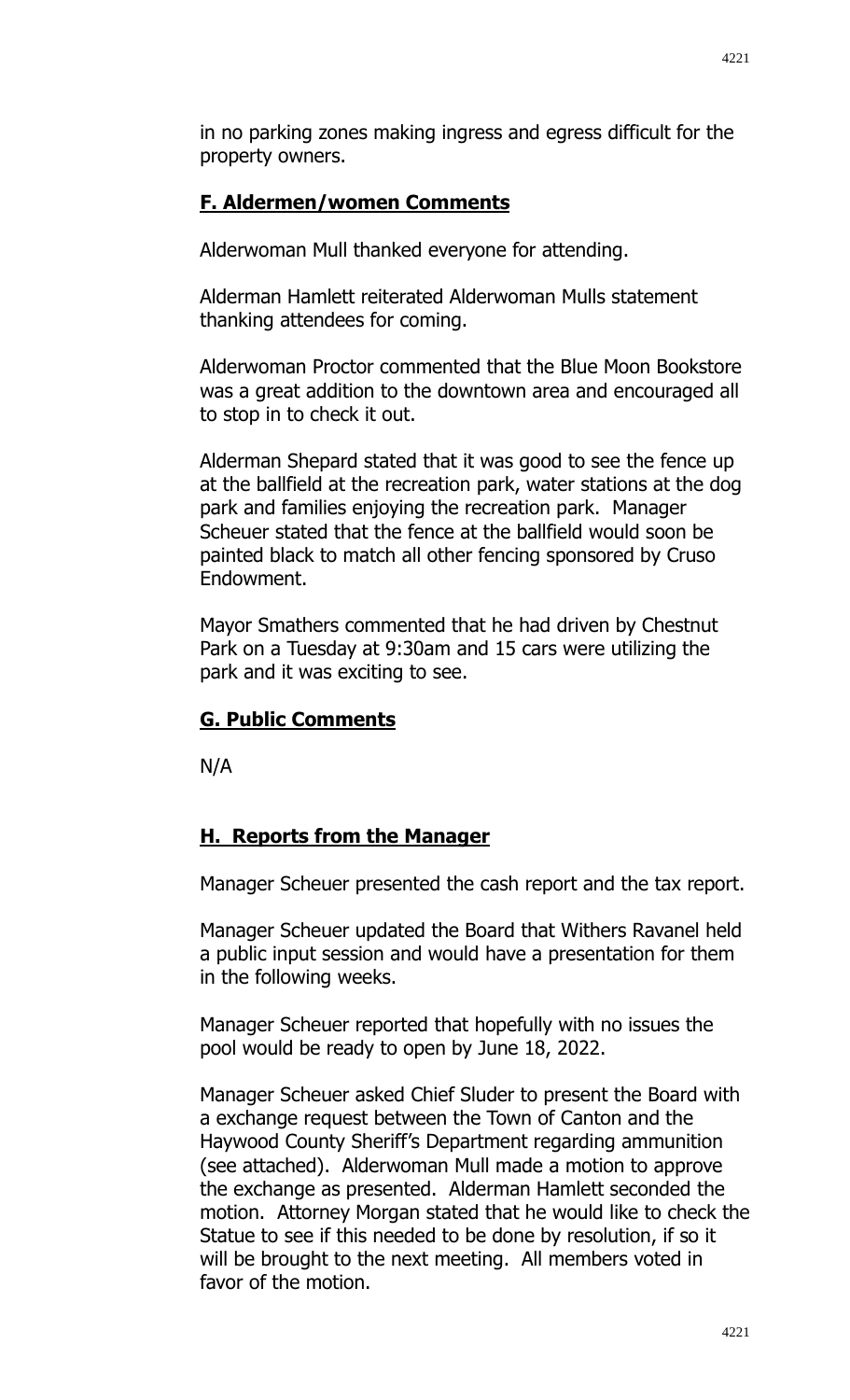## **I. New Business**

#### 1. Renovation Dedication: Rec Park Basketball Court

Mayor Smathers suggested that the basketball court at the renovated recreation park be named after Hubert Thomas. Mayor Smathers stated that there wasn't many fathers, brothers, friends, or foe that had not been made better by the impact of Hubert Thomas. Mayor Smathers stated that Hubert had invested so much time and caring into the youth of Canton for no accolades or money but the love of his community and the game of basketball and made so many better for it. Alderman Hamlett made a motion to name the basketball court at the recreation park after Mr. Hubert Thomas. Alderwoman Mull seconded the motion. Alderman Hamlett stated that life is important and people for years will come to see Mr. Thomas's name and hopefully be inspired to do something maybe that they would not have normally done. Alderman Hamlett thanked Mr. Thomas for his involvement in the community which made Canton a better place. Alderwoman Mull stated that even though she was not sports oriented that everyone knew that Hubert was always in the community playing, coaching, and teaching the youth of the community and she thanked him for that. Alderwoman Proctor thanked Mr. Thomas stating she had only heard of the great things that he had been a part of over the years and congratulated him on this honor. Alderman Shepard stated that Hubert's, unwavering support for the kids of the community was evident but the kids loved him back and they always looked for him at the sporting events! All members voted in favor of the motion.

### 2. Wayfinding Project Update

Manager Scheuer presented a packet of the proposed wayfinding signage that was funded by TDA (see attached).

#### 3. PartF contract with Chestnut Mountain

Manager Scheuer presented a contract with North Carolina Parks and Recreation (Partf) for the construction of more trails at the Chestnut Mountain Bike Park. Alderman Hamlett made a motion to approve the contract as presented. Alderwoman Mull seconded the motion. Motion carried.